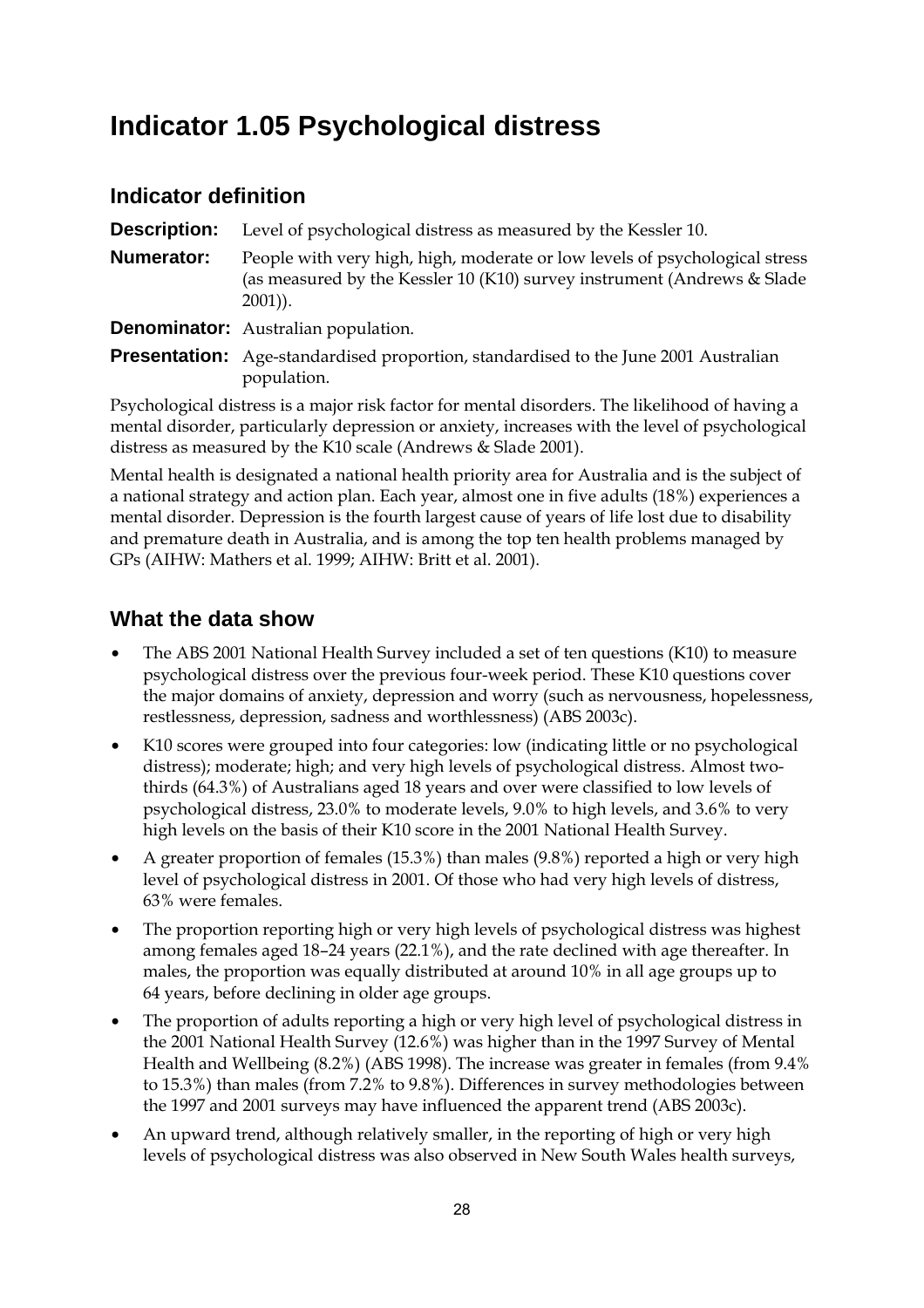which collected K10 data using consistent methods in 1997, 1998 and 2002 among those aged 16 years and over.

• The proportion of New South Wales residents reporting a high or very high level of psychological distress increased from 11.1 % in 1997 to 12.2% in 2002. The increase was observed in both males (from 9.2% to 10.5%) and females (from 12.9% to 14.0%) (NSW Department of Health).



### **Indicator related to:**

1.08 Mortality for National Health Priority Area diseases and conditions (suicide)

Also can be viewed as a determinant of health (Tier 2)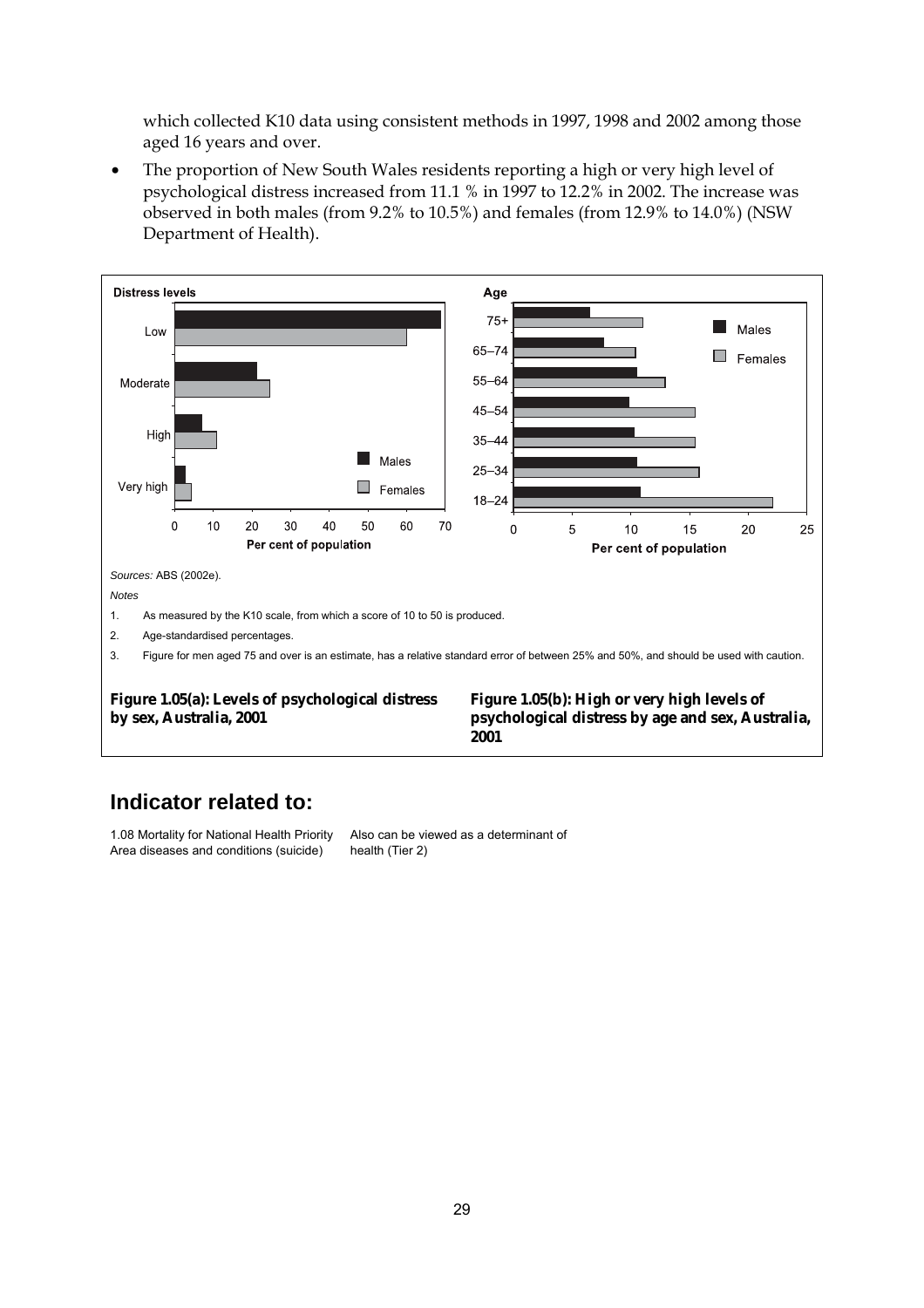# **Indicator 1.06 Potentially avoidable deaths**

### **Indicator definition**

| <b>Description:</b> | Number of potentially avoidable deaths.                                                                                     |
|---------------------|-----------------------------------------------------------------------------------------------------------------------------|
| Numerator:          | Number of avoidable deaths (categorised as potentially avoidable within<br>the present health system).                      |
|                     | <b>Denominator:</b> People aged less than 75 years.                                                                         |
|                     | <b>Presentation:</b> Age-standardised rates per 100,000 population, standardised to the<br>June 2001 Australian population. |

### **Rationale and evidence**

Deaths classified as 'avoidable' are those that potentially could be avoided through the activities of the health and related sectors (Tobias and Jackson 2001; New Zealand Ministry of Health 1999). Potentially avoidable deaths can be assigned to primary (prevention), secondary (early intervention) and tertiary (medical treatment) levels of health intervention. This indicator provides a sense of where opportunities exist to reduce mortality across socioeconomic differentials through primary, secondary and tertiary interventions. This measure is similar but more comprehensive than those used to monitor potentially avoidable deaths in other countries (Tobias and Jackson 2001; Holland et al. 1994; Wood et al. 1999).

- For the period 1980–2001, there was a marked decrease in potentially avoidable mortality for males and females.
- Between 1980 and 2001, the overall mortality rate decreased by 33.4% for males and 29.4% for females. This decrease in overall mortality rate included a decrease in mostly avoidable mortality of 54.6% for males and 48.0% for females, and a decrease in mostly unavoidable mortality of 21.7% for males and 17.0% for females.
- The higher rate of potentially avoidable mortality for males than females partly reflected higher rate of ischaemic heart disease in males, and also higher rate of deaths due to injury (mostly motor vehicle accidents and suicides).
- Between 1980 and 2001, primary, secondary and tertiary avoidable mortality decreased. The patterns in decrease were different for males and females. For males, the largest decrease was for tertiary avoidable mortality (58.7%) followed by secondary avoidable mortality (57.2%) and primary avoidable mortality (51.9%). For females, the largest decrease was for secondary avoidable mortality (53.7%), tertiary avoidable mortality (49.5%) and then primary avoidable mortality (43.3%). Potentially avoidable mortality varied significantly between the five socioeconomic groups measured using the socioeconomic index for areas (SEIFA) index of relative disadvantage. As the socioeconomic status of an area increased, the age-standardised rate of avoidable mortality decreased. Males in the most disadvantaged areas (quintile 1) had (on average) avoidable age-standardised death rates 60.5% higher than males in the least disadvantaged category (quintile 5). Females in quintile 1 had avoidable mortality rates 47.1% higher than females in quintile 5.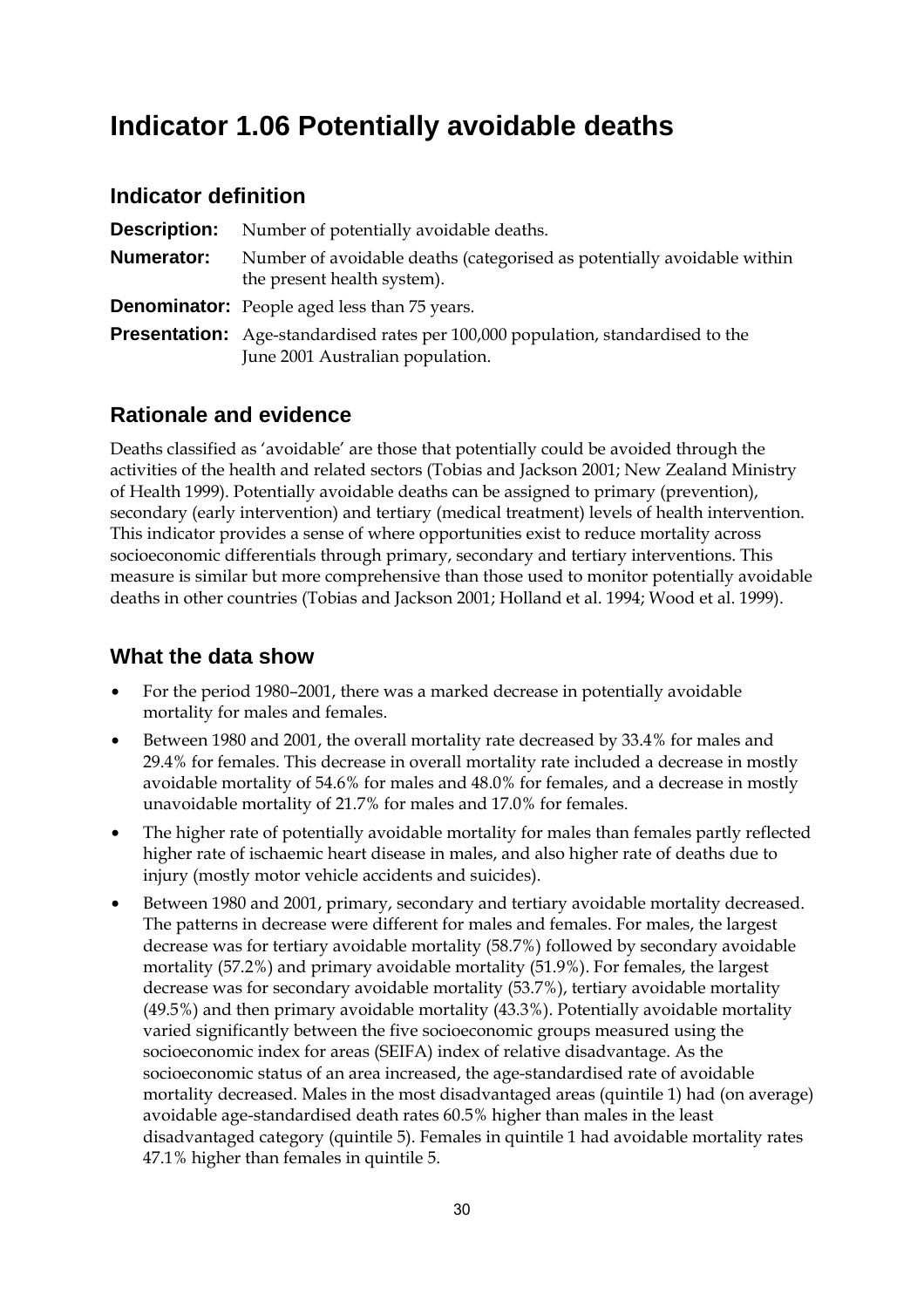

**Figure 1.06(a): Primary, secondary and tertiary potentially avoidable mortality and 'unavoidable' mortality rates, 1980–2001, Australia**

**Figure 1.06(b): Potentially avoidable mortality rates by SEIFA quintile 2001, Australia**

### **Indicator related to:**

| 1.01 Incidence of heart attacks      | 2.05 Adult smoking              | 3.03 Cervical screening      |
|--------------------------------------|---------------------------------|------------------------------|
| 1.02 Incidence of cancer             | 2.06 Risky alcohol consumption  | 3.04 Breast cancer screening |
| 1.07 Infant mortality                | 2.07 Fruit and vegetable intake | 3.05 Childhood immunisation  |
| 1.08 Mortality for NHPA diseases and | 2.08 Physical inactivity        | 3.06 Influenza vaccination   |
| conditions                           | 2.09 Overweight and obesity     |                              |
|                                      | 2.10 Low birthweight babies     |                              |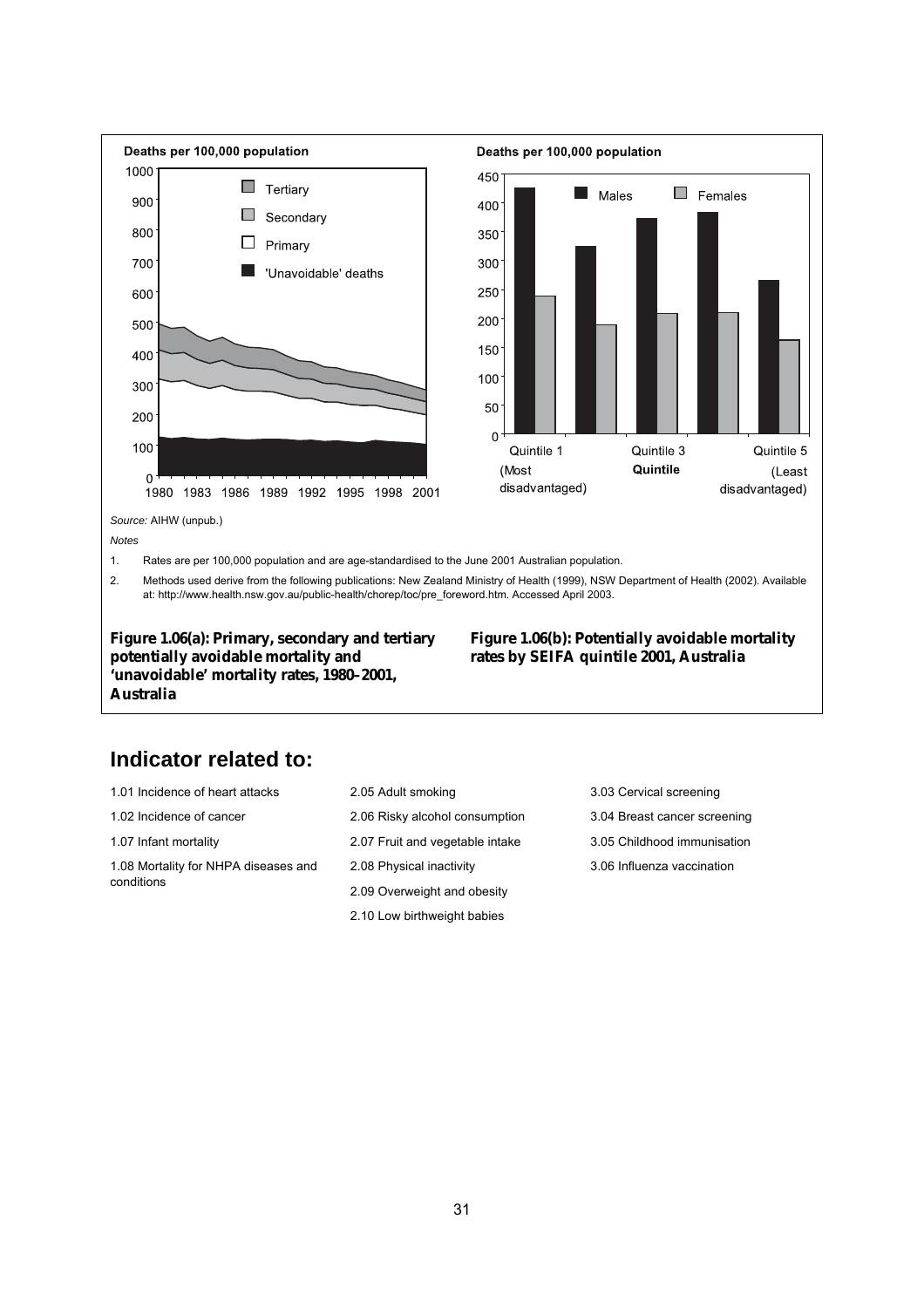# **Indicator 1.07 Infant mortality**

### **Indicator definition**

| <b>Description:</b> | Infant mortality rates.                                                                                                   |
|---------------------|---------------------------------------------------------------------------------------------------------------------------|
| <b>Numerator:</b>   | Number of deaths of infants younger than one year (deaths registered with<br>Registries of Births, Deaths and Marriages). |
|                     | <b>Denominator:</b> Number of live births (births registered with Registries of Births, Deaths<br>and Marriages).         |
|                     | <b>Presentation:</b> Rates expressed as deaths per 1,000 live births.                                                     |

## **Rationale and evidence**

Infant mortality rates have been used as a measure of health system performance for many years, especially in developing countries. Infant mortality is an indicator of the quality of antenatal care, the effectiveness of obstetric services and the quality of infant care in the hospital and in the community. A high infant mortality rate is also associated with poor social conditions. The large reductions in infant mortality in the first half of the twentieth century were due to improvements in social and public health conditions and, later, the development of immunisation, the ensuing mass vaccination campaigns and the effective use of antibiotics. Recent reductions have been due to better treatment and the implementation of interventions such as the promotion of a prone sleeping position to prevent sudden infant death syndrome (SIDS).

- Infant mortality decreased significantly during the last third of the century from 18.2 deaths per 1000 live births in 1966 to 5.3 in 2001. It has remained roughly constant over the period 1996 to 2001. In 2001, the infant mortality rate was 5.3 deaths per 1,000 live births (5.9 for males and 4.6 for females) (ABS 2002c; ABS 1994).
- Among 28 OECD countries, Australia had the sixteenth highest infant mortality rate in 2000. Australia was eleventh in 1980. Australia, at 5.2 deaths per 1,000 live births in 2000, had significantly worse infant mortality rates than countries such as Sweden (3.4) and Iceland (3.0), even though overall life expectancy is similar to these countries. Australia's infant mortality rate is relatively high, partly because the Aboriginal and Torres Strait Islander infant mortality rate is so high (OECD 2003a). If the Aboriginal and Torres Strait Islander infant mortality rate was at the same level as the rate for non-Indigenous Australians, Australia would have had the tenth lowest infant mortality rate in 2000, not the sixteenth lowest.
- Since the late 1960s, when Aboriginal and Torres Strait Islander infant mortality estimates were first recorded, Aboriginal and Torres Strait Islander infant mortality rates have been much higher than for the total Australian population, despite significant decreases over the period for Aboriginal and Torres Strait Islander infants (Taylor J 2003).
- In 1999–2001 the Aboriginal and Torres Strait Islander infant mortality rate for Western Australia (WA), South Australia (SA) and the Northern Territory (NT) (16.0 deaths per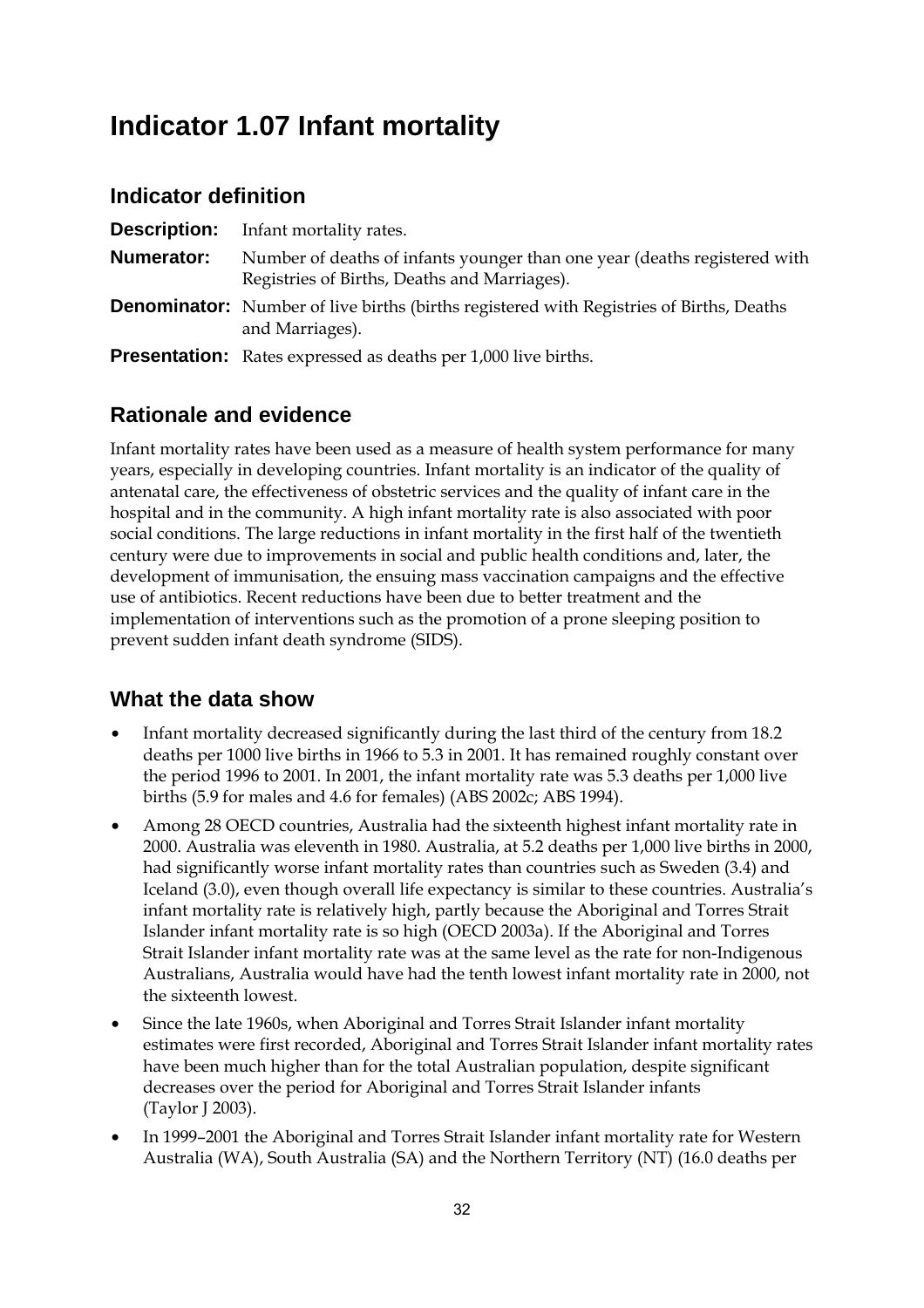1000 live births) was three times the rate of all Australians (5.1). Over the period 1996– 1998 to 1999–2001, Aboriginal and Torres Strait Islander infant mortality decreased by 14% from 18.6 deaths per 1,000 births to 16.0.

• Australian Aboriginal and Torres Strait Islander infant mortality rates are much higher than the corresponding Indigenous infant mortality rates of New Zealand, Canada and the United States (ABS 2001a).





#### **Indicator related to:**

1.06 Potentially avoidable deaths 2.10 Low birthweight babies

33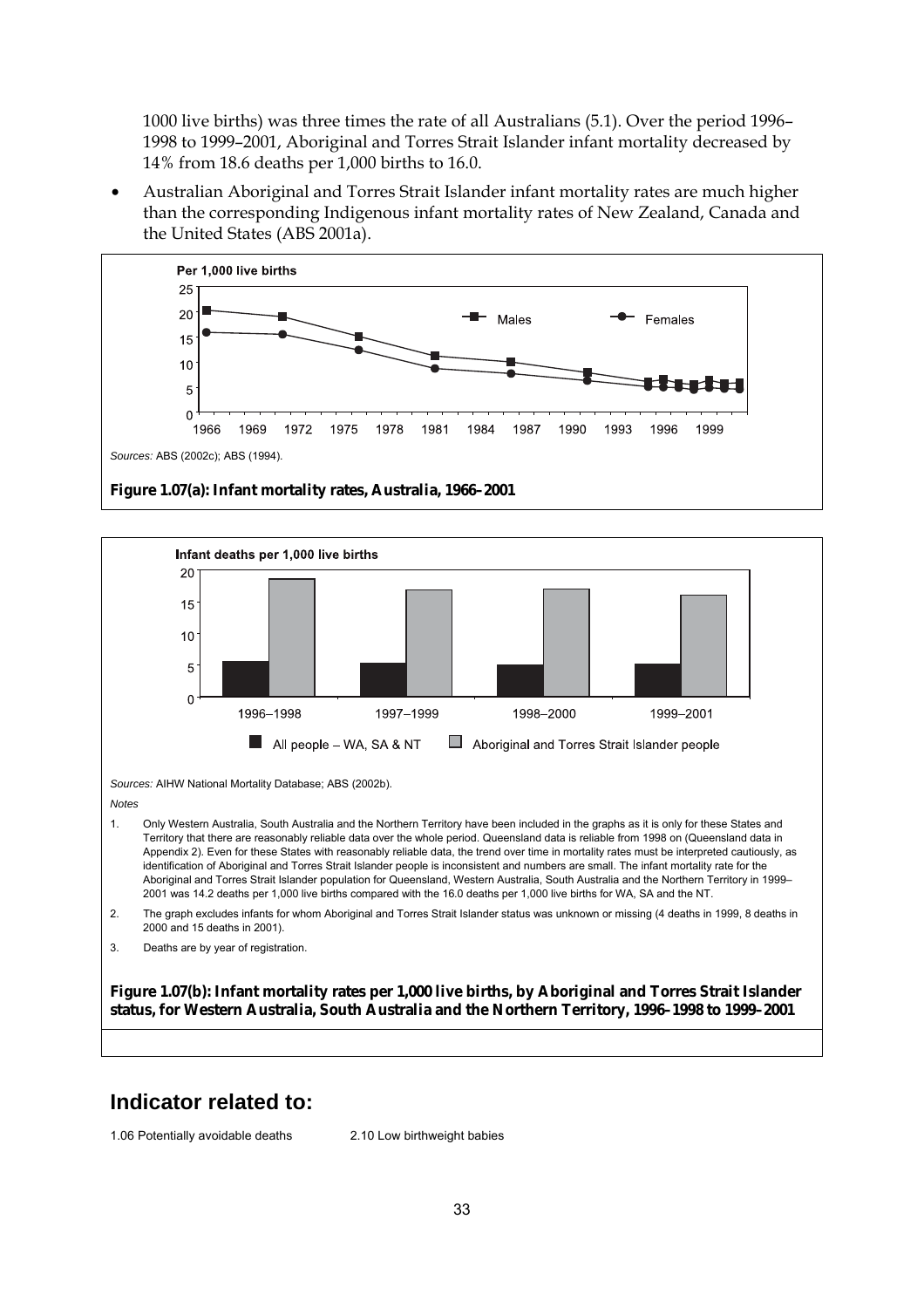# **Indicator 1.08 Mortality for National Health Priority Area diseases and conditions**

## **Indicator definition**

| <b>Description:</b>  | Death rates for National Health Priority Area (NHPA) diseases and<br>conditions.                             |
|----------------------|--------------------------------------------------------------------------------------------------------------|
| <b>Numerator:</b>    | Number of deaths due to NHPA diseases and conditions (codes provided<br>in Appendix 3).                      |
| Denominator:         | Population of Australia.                                                                                     |
| <b>Presentation:</b> | Age-standardised death rates per 100,000 population, standardised to the<br>June 2001 Australian population. |

# **Rationale and evidence**

Diseases and conditions selected for attention under the NHPA initiative are underlying causes of more than 54% of deaths in Australia. In addition, they contribute indirectly to deaths directly attributed to other causes. Tracking trends in NHPA death rates is important for understanding the long-term impact of the NHPA initiative.

- Death rates are a useful indicator of underlying trends in the health and wellbeing of a population. Deaths data offer the best available time-series to assess health performance and outcomes in Australia in the long term.
- NHPA diseases and conditions were responsible for more than 56% of male and 52% of female deaths in 2001. CHD and stroke were the leading underlying causes of death, followed by injuries and lung cancer. In addition, many of the NHPA diseases, such as diabetes, indirectly contribute to a large number of deaths otherwise attributed to non-NHPA causes.
- NHPA deaths show significant variation in age- and sex-related patterns. While injuries are a leading cause of death in younger age groups, CHD and stroke dominate the profile in older age groups. In all cases, death rates for males are higher than for females.
- A 43% reduction has occurred in death rates for the NHPA diseases and conditions from 1980 to 2001. CHD death rates fell by 54%, stroke death rates fell by 55%, breast cancer death rates fell by 14% and male lung cancer death rates fell by 33%. A large proportion of these reductions can be attributed to changes in risk factors, in particular to a reduction in tobacco smoking. (Female lung cancer death rates increased by 57% over the same period due to smoking increases among women during the 1970s. However, as female smoking decreased in the 1980s and 1990s, it is expected that female lung cancer rates will decline over the next 20 years.)
- No clear long-term trends have emerged in death rates for diabetes and asthma, although, in general, diabetes deaths have increased. The inconsistency in long-term trends may be due to variations in diagnostic criteria and/or to undetermined changes in underlying risk factors and disease management.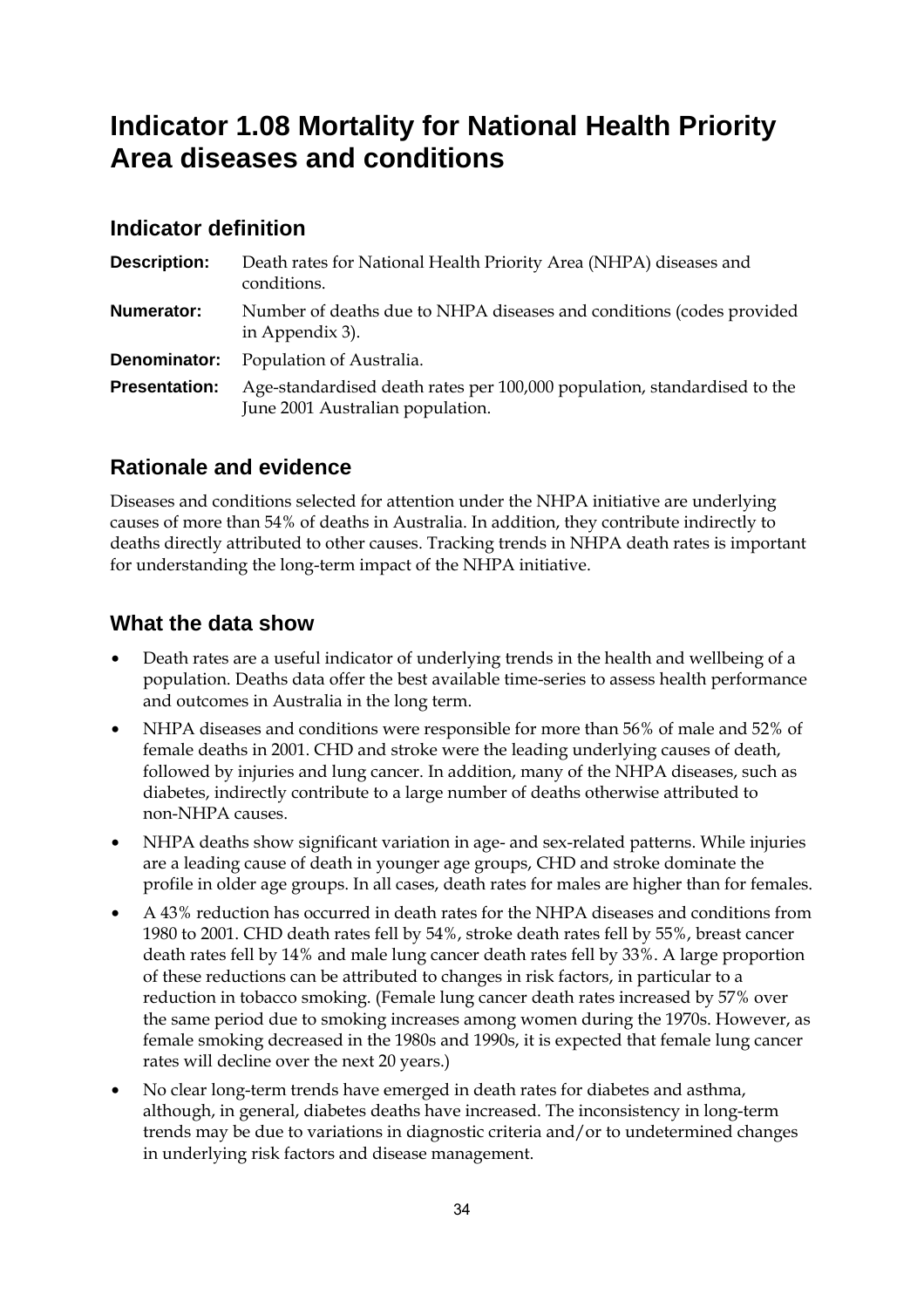